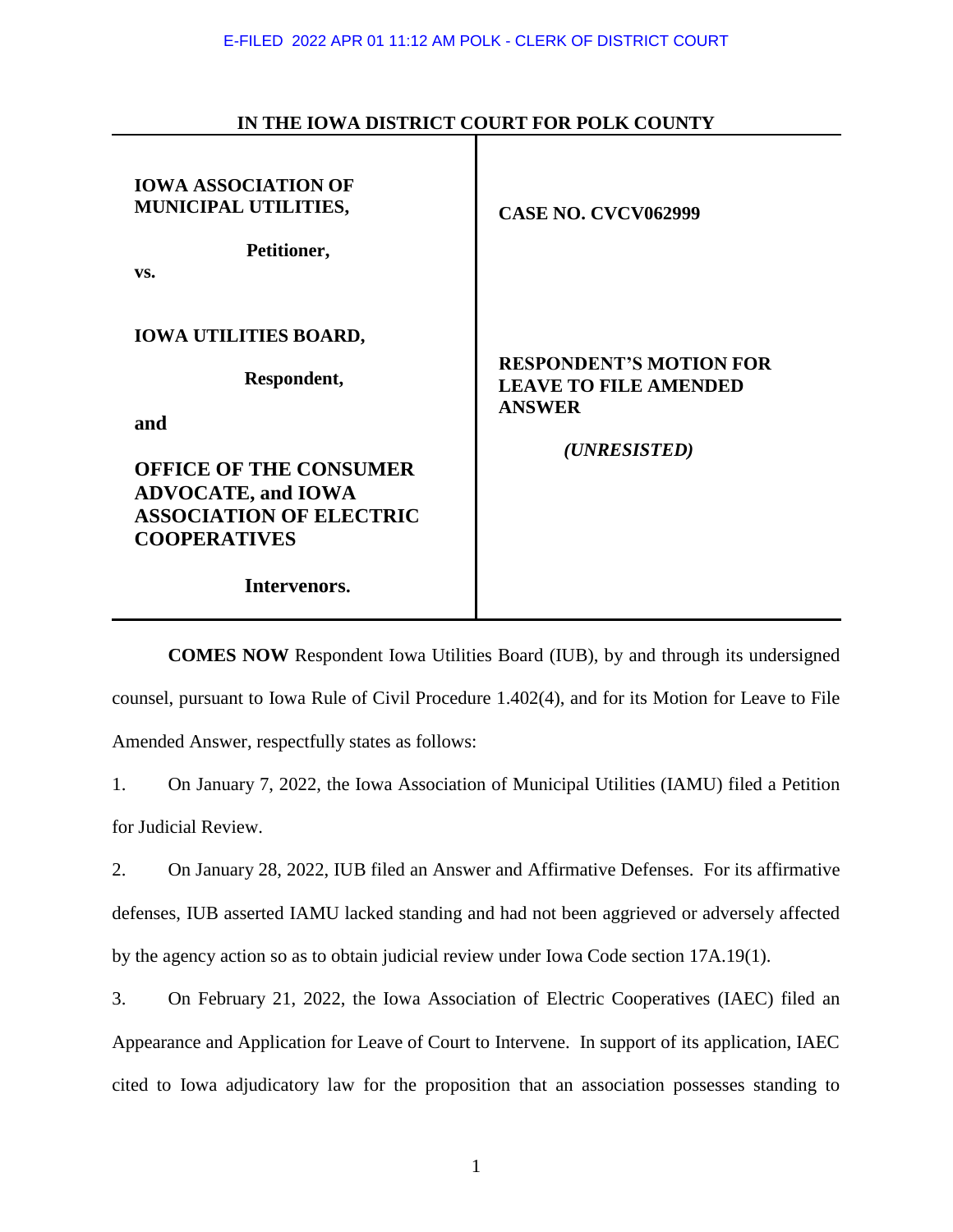## E-FILED 2022 APR 01 11:12 AM POLK - CLERK OF DISTRICT COURT

challenge agency action on behalf of its members.

4. Based on the undersigned's research and review of the authorities cited by both IAMU and IAEC, IUB requests leave to file an amended answer that withdraws its affirmative defenses and amends portions of its Answer that references standing.

5. The undersigned shared the Amended Answer with all counsel and no party objects to this motion and IUB amending its Answer.

6. Attached to this motion, IUB is including a copy of its Amended Answer with tracking to show the changes (*i.e.*, deleted text identified by strike-through and added text identified by underline).

7. If the Court grants the above-captioned motion, IUB will e-file a clean version of its Amended Answer as a pleading.

**WHEREFORE**, Respondent Iowa Utilities Board respectfully request the Court grant its Motion for Leave to File Amended Answer, thereby permitting the Iowa Utilities Board to e-file its Amended Answer as a pleading.